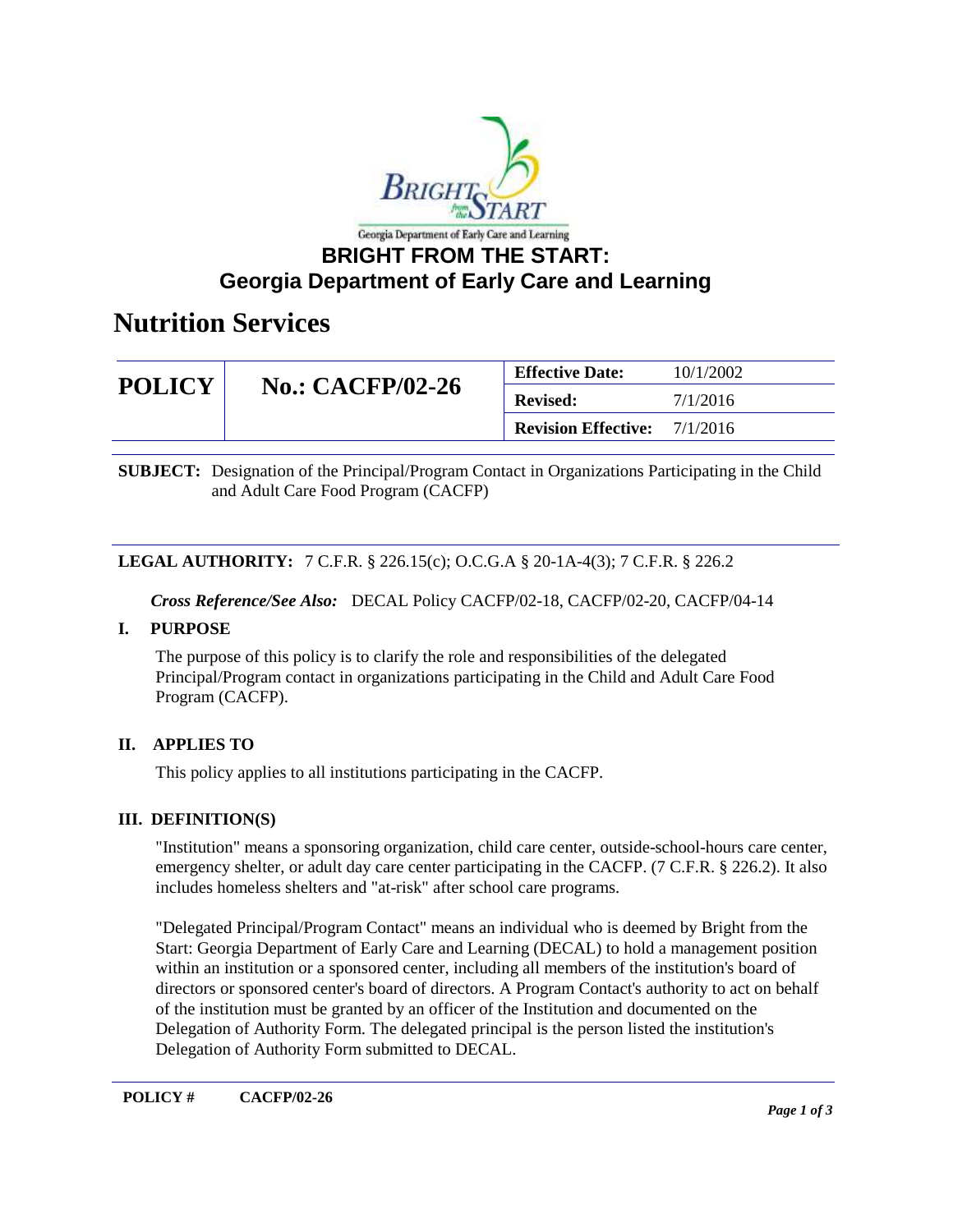# **Nutrition Services**

| <b>POLICY</b> | <b>No.: CACFP/02-26</b> | <b>Effective Date:</b>              | 10/1/2002 |
|---------------|-------------------------|-------------------------------------|-----------|
|               |                         | <b>Revised:</b>                     | 7/1/2016  |
|               |                         | <b>Revision Effective:</b> 7/1/2016 |           |

### **IV. POLICY**

During the CACFP application process, all institutions must designate an individual in their organization as the delegated Principal/Program Contact. The delegated Principal/Program Contact is responsible for the successful operation of the CACFP in the organization, therefore this person should be selected carefully.

The delegated Principal/Program Contact must be:

- a legal employee of the organization in a management capacity;
- responsible for the management and daily operation of the CACFP in the organization;

- fully responsible for all activities conducted in the GA ATLAS web-based system while any individual is signed-on to the system (including requesting passwords; certifying that all Program requirements are met; checking/confirming certification statements; submitting valid, accurate claims; maintaining an accurate application; etc.) (See Policy No. 02-14, Use and Access to GA ATLAS);

- the point of contact for DECAL concerning all areas of management of the Program;
- in attendance at all DECAL mandatory training sessions;
- sufficiently trained and possess the Program knowledge to ensure success of the Program within the organization; and
- available to provide any information needed during a review or audit by USDA, DECAL, and its agents.

Institutions are responsible for ensuring their delegated Principal/Program Contact has received the training necessary to manage the Program effectively and to operate the Program in compliance with federal regulations and DECAL policies. Institutions must also ensure there is a currently trained and knowledgeable delegated Principal/Program Contact within the organization at all times (see DECAL Policy CACFP/02-20 - Training requirements for the Child and Adult Care Food Program (CACFP)).

### **V. PROCEDURE(S)**

#### New Institutions

Prior to participation in the CACFP, new institutions must delegate a Principal/Program Contact by submitting a Delegation of Authority Form and registering that person(s) for DECAL's CACFP Orientation and Program Training. Upon approval to participate in the Program, if the designated Program Contact terminates his or her employment or is no longer responsible for management of the Program, the institution must complete a new Delegation of Authority Form and must designate a new Principal/Program Contact. Institutions should notify DECAL in writing of the change in delegated Principal/Program Contact, as well as update their